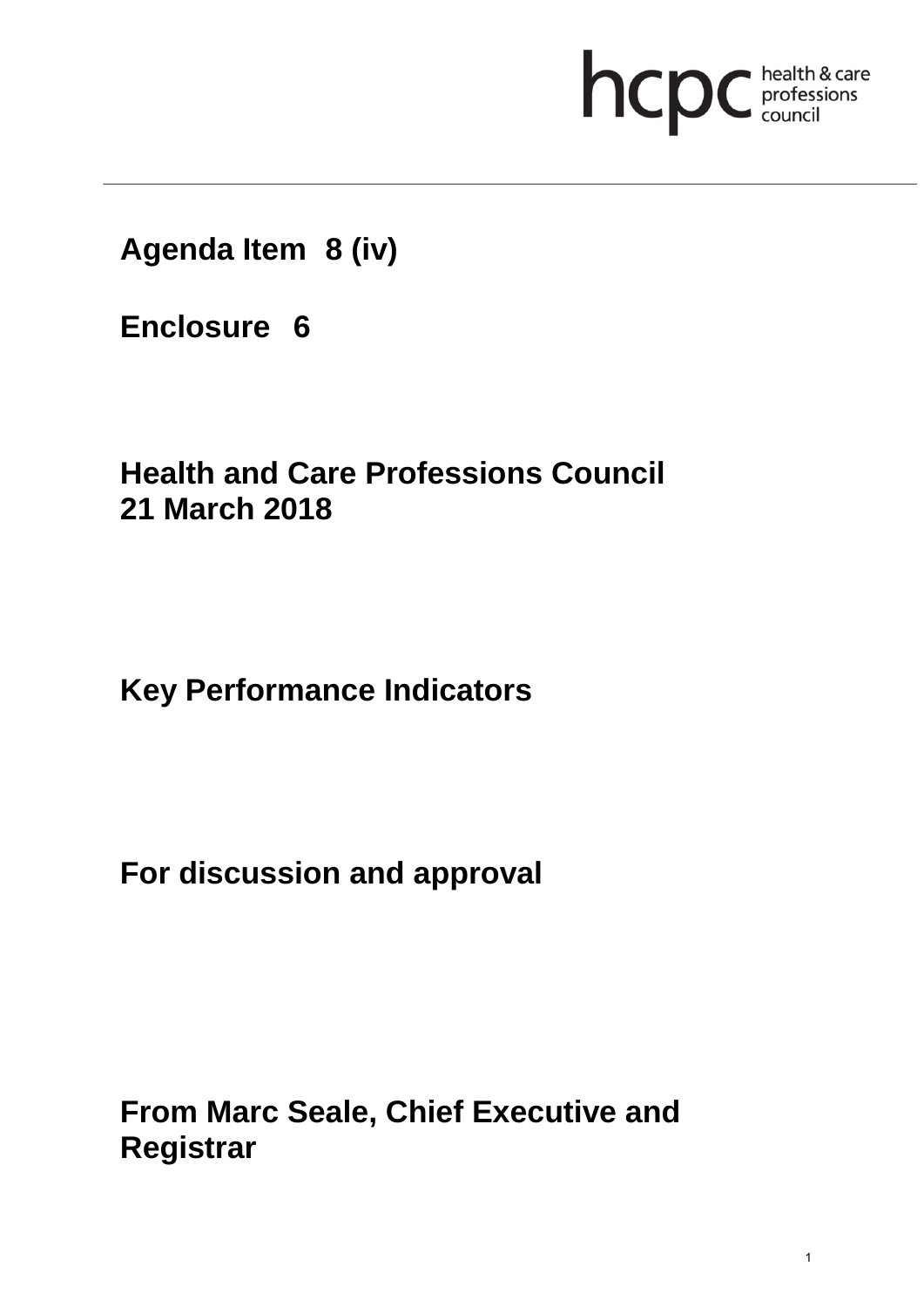# Council, 21 March 2018

Key Performance Indicators

Executive summary and recommendations

#### **Introduction**

At its meeting in February 2018, the Council discussed a shortlist of potential Key Performance Indicators (KPIs). This paper sets out proposed KPIs.

We would propose to begin to report to the Council against the KPIs from the July 2018 Council meeting. The Council has previously agreed that it will consider a performance report four times a year at its meetings in March, July, September and December. A written Chief Executive's report is considered at each meeting.

hcpc

health & care professions<br>council

#### **Decision**

The Council is invited to discuss and agree the outlined KPIs (subject to any changes agreed at this meeting).

#### **Background information**

Council, 7 February 2018. Developing Key Performance Indicators (KPIs) http://www.hcpc-uk.org/assets/documents/100056CCEnc06- KeyPerformanceIndicators.pdf

#### **Resource implications**

Resource implications (which are not significant) include incorporating KPIs into regular reporting to the Council and reviewing and revising the existing performance report as necessary.

#### **Financial implications**

None

#### **Appendices**

**None** 

#### **Date of paper**

2 March 2018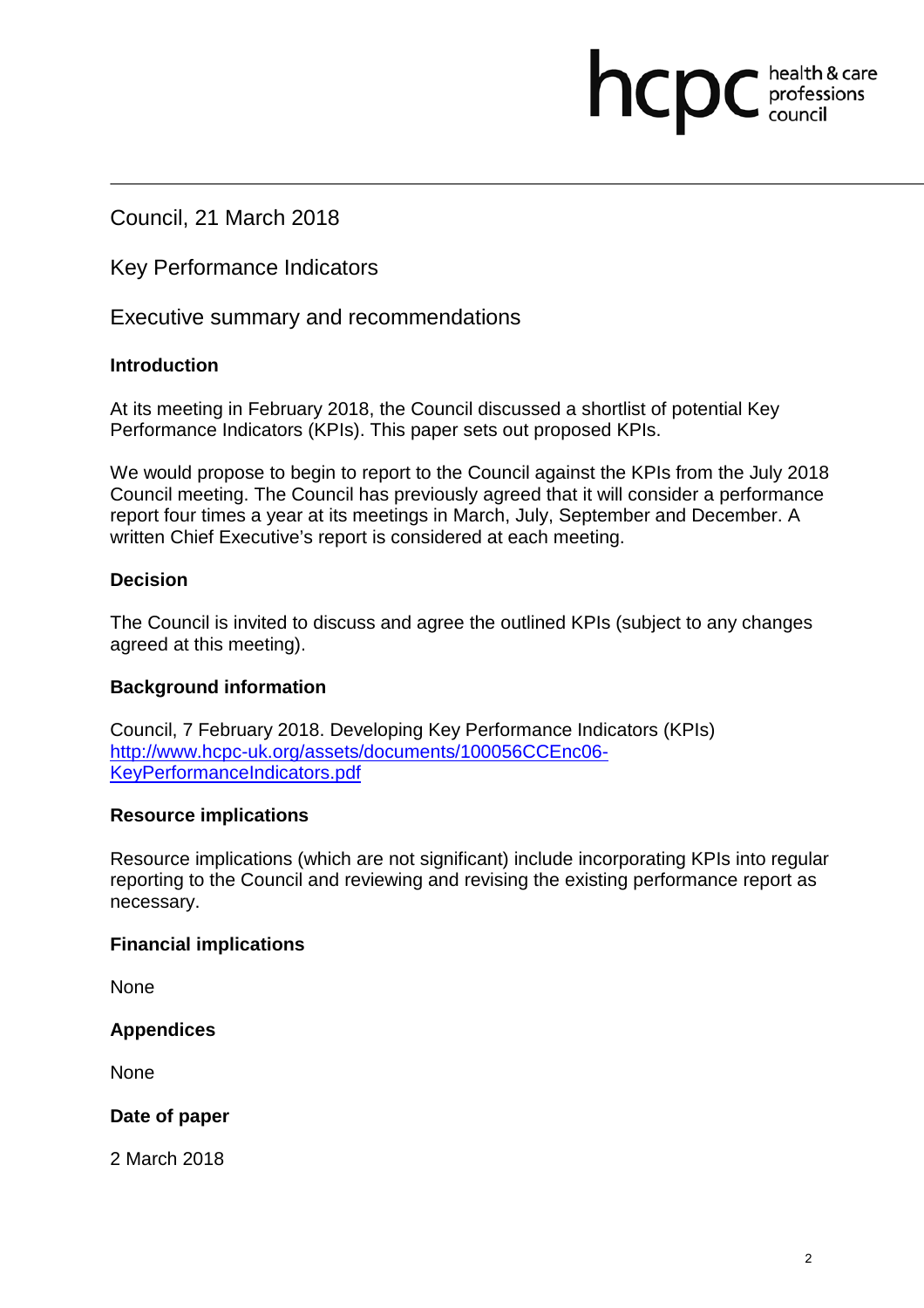## **Key Performance Indicators (KPIs)**

#### **1. Introduction**

- 1.1 This paper sets out proposed corporate KPIs.
- 1.2 In section three, for each proposed KPI the paper outlines:
	- the proposed measure and/or target;
	- a clear definition for each measure (i.e. exactly what is being measured);
	- the rationale for inclusion as a KPI; and
	- the link(s) to the most directly relevant strategic priorities set out in the Corporate Plan 2018-20.
- 1.3 The measures and targets proposed wherever possible draw on the existing available data set so may vary from the draft measures included in the previous paper.
- 1.4 The Council is invited to agree each KPI outlined including agreeing that the proposed KPI is 'key' or 'critical' enough to be monitored in corporate KPIs; and agreeing the proposed measure and/or target.
- 1.5 Section four includes illustrative examples of what data reporting against the KPIs might look like when included in the performance report.

#### **2. KPI shortlist**

- 2.1 The KPIs outlined in section three are those discussed in the paper at the February 2018 Council meeting.
- 2.2 It includes a suggested KPI in the information technology area. The Executive has not been able to identify a suitable indicator of IT efficiency / quality but has suggested an alternative.
- 2.3 In the February 2018 paper, a KPI monitoring incorrect entries as a proxy measure of quality in the registration processes was suggested. Having considered this further, the Executive proposes that this is not included as a KPI for the following reasons.
	- Where it appears that someone has been registered in error, this is referred where appropriate to the fitness to practise process. If at a final hearing, the Investigating Committee (IC) considers that an entry to the Register has been incorrectly made they can amend or remove the entry. Only the IC can conclude that an entry has indeed been incorrectly made.
	- The ground of allegation in the Health and Social Work Professions Order ('the Order') is that an entry in the Register has been 'fraudulently procured or incorrectly made'. Any data we have therefore includes cases where it is alleged that registration has been obtained fraudulently, a circumstance only partly within our control. Further, no other allegation types have been included elsewhere in KPIs.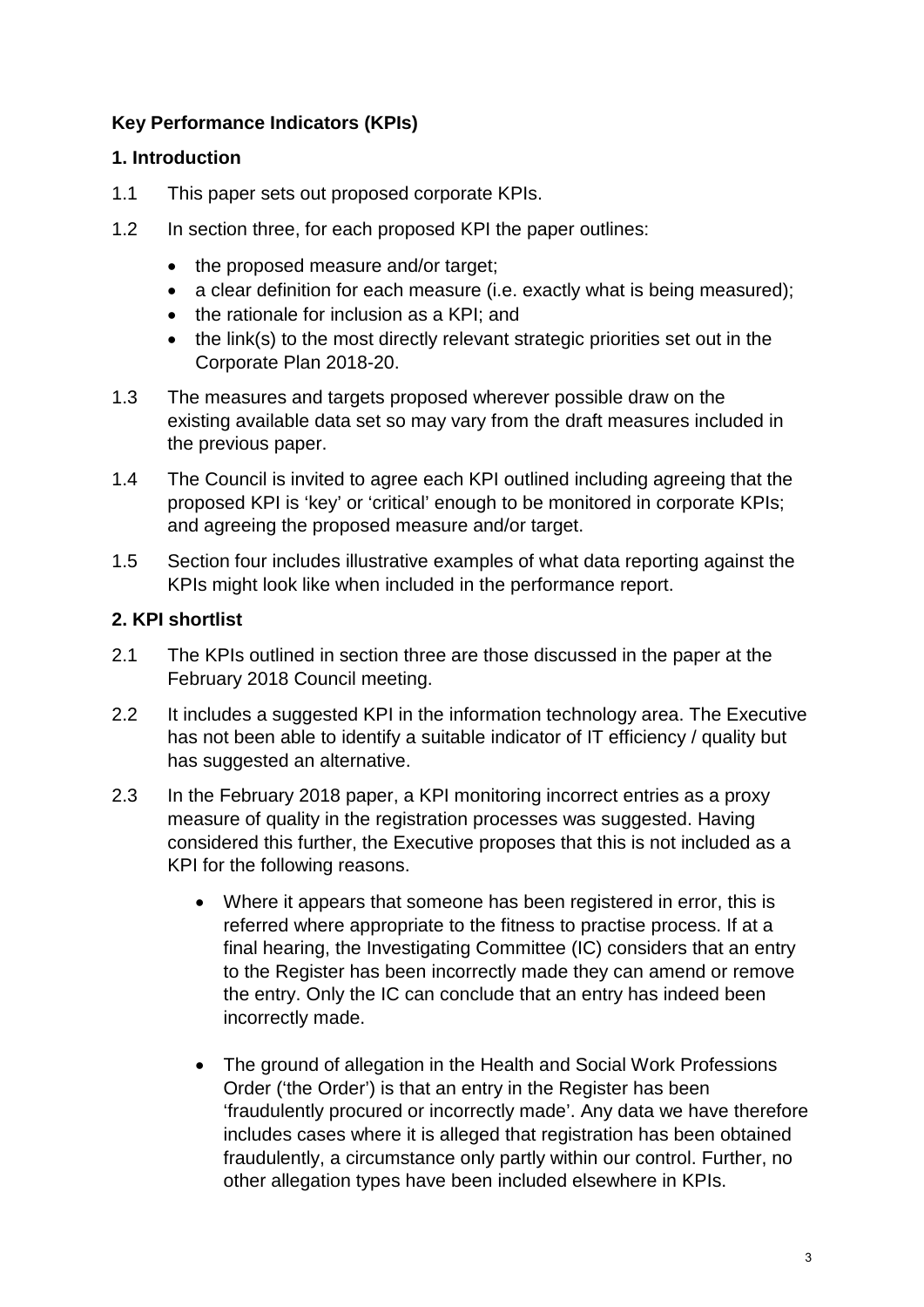- There were no cases where it was alleged that an entry in the Register had been fraudulently procured or incorrectly made considered at a hearing of the Investigating Committee in 2016-17 and just two in 2015-16.
- Assurance of the quality of registration processes is provided through internal quality assurance activity and internal audit. A KPI on registration appeals, a proxy measure of quality in registration, is included in the proposed set.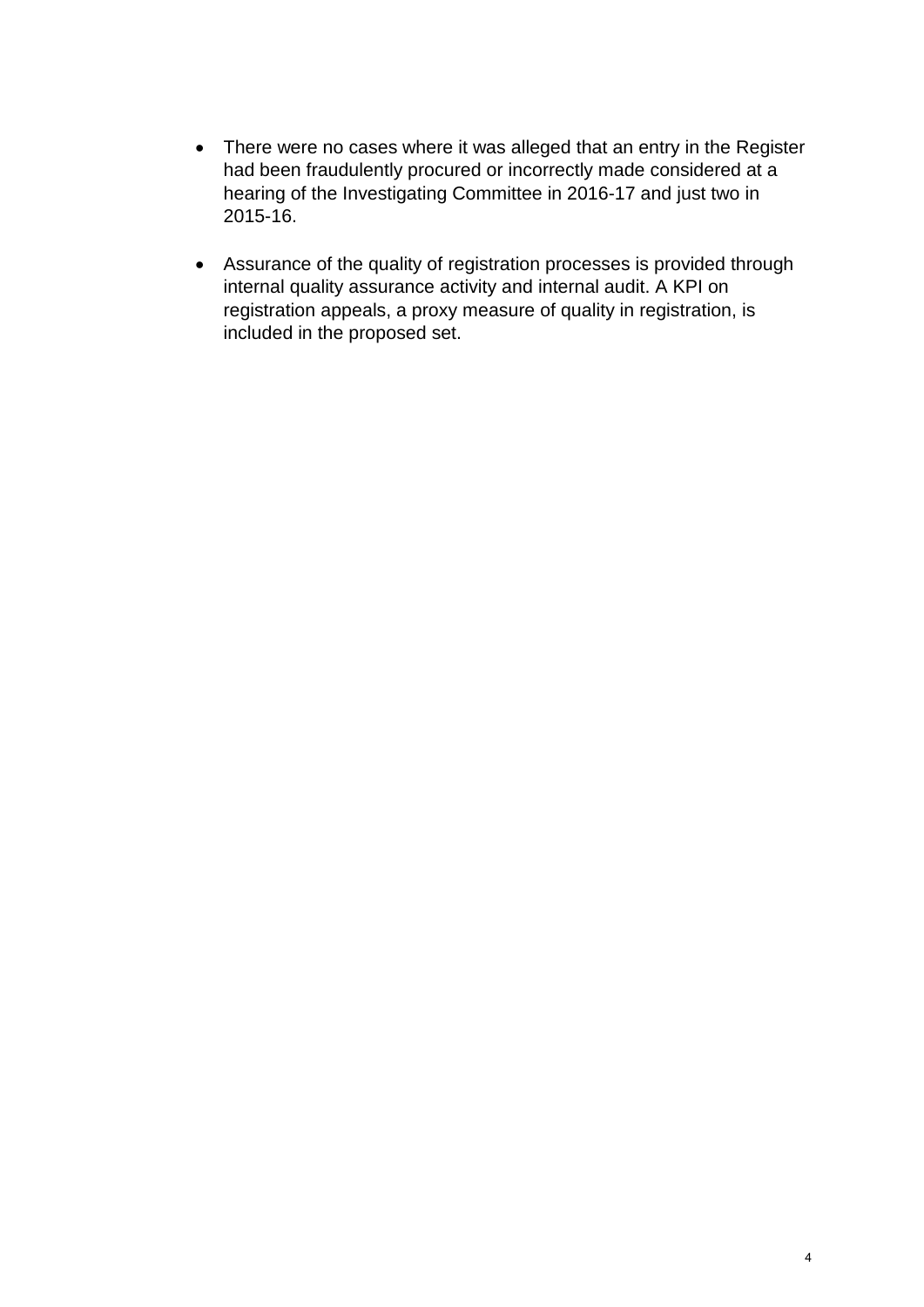# **3. Proposed KPIs**

| <b>Timeliness</b>                                                                    |                                                                                                                                                                                                                                                                                                                                                                                                                                                                                                                                                    |  |  |
|--------------------------------------------------------------------------------------|----------------------------------------------------------------------------------------------------------------------------------------------------------------------------------------------------------------------------------------------------------------------------------------------------------------------------------------------------------------------------------------------------------------------------------------------------------------------------------------------------------------------------------------------------|--|--|
| Fitness to practise: Length of time - Receipt to Investigating Committee Panel (ICP) |                                                                                                                                                                                                                                                                                                                                                                                                                                                                                                                                                    |  |  |
| <b>Measure / target</b>                                                              | Fitness to practise cases progressed from receipt to a decision by an Investigating Committee Panel in a<br>median time of 33 weeks (8 months)                                                                                                                                                                                                                                                                                                                                                                                                     |  |  |
| <b>Definition</b>                                                                    | This KPI measures the median time elapsed between the receipt of a fitness to practise concern and an<br>Investigating Committee Panel (ICP) determining whether there is a case to answer.                                                                                                                                                                                                                                                                                                                                                        |  |  |
|                                                                                      | It excludes cases which are received and closed at the standard of acceptance stage and Rule 12 cases<br>(those cases that are unable to proceed because of external proceedings that take precedent, which are<br>usually criminal investigations).                                                                                                                                                                                                                                                                                               |  |  |
| <b>Rationale</b>                                                                     | The median time taken from receipt of a concern through to consideration by an ICP is a PSA 'key<br>comparator' and is one factor that drives our overall case length. This measure is included to monitor<br>progress in improving the overall timeliness of fitness to practise investigations.                                                                                                                                                                                                                                                  |  |  |
|                                                                                      | The targets proposed for fitness to practise have been set on the basis of our median performance for<br>receipt of a complaint and a decision at a final hearing in 2014-15. We met the PSA standard for timeliness<br>in this year and in our most recent performance review for 2016-17 the PSA commented on an overall<br>decline in our performance since this year. The target for receipt to ICP has been based on the median<br>number of weeks from receipt to ICP decision in 2014-15.<br>(PSA standard not met - Fitness to practise 6) |  |  |
| Link(s) to<br><b>Corporate Plan for</b><br>2018-2020                                 | Strategic priority 1. Improve our performance to achieve the Professional Standards Authority's Standards<br>of Good Regulation                                                                                                                                                                                                                                                                                                                                                                                                                    |  |  |
|                                                                                      | Strategic priority 3. Ensure the organisation is fit for the future and is agile in anticipating and adapting to<br>changes in the external environment                                                                                                                                                                                                                                                                                                                                                                                            |  |  |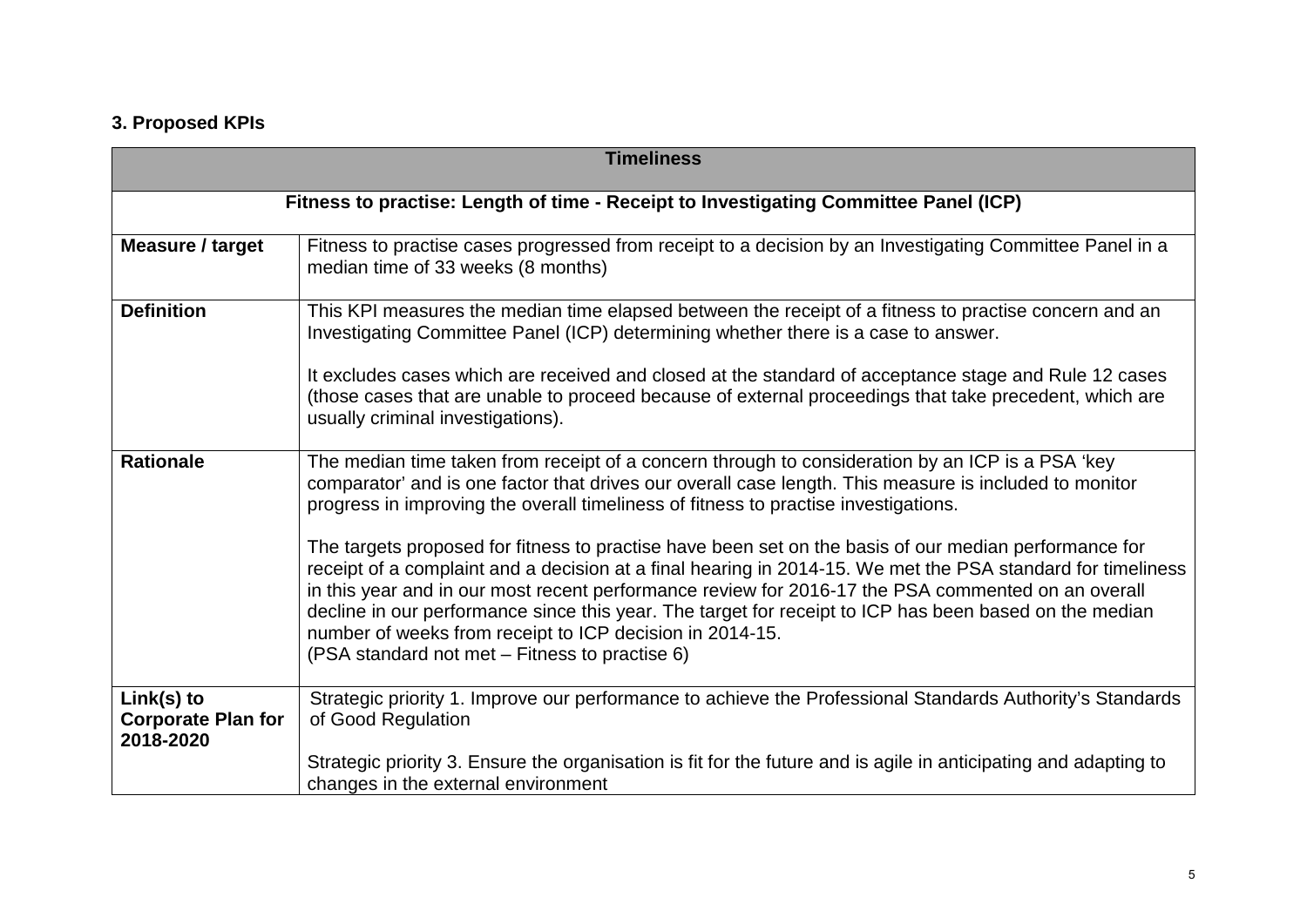| <b>Timeliness</b>                                    |                                                                                                                                                                                                                                                                                                                                                                                                                                                                                                                                                                                                                                                                                                |  |  |
|------------------------------------------------------|------------------------------------------------------------------------------------------------------------------------------------------------------------------------------------------------------------------------------------------------------------------------------------------------------------------------------------------------------------------------------------------------------------------------------------------------------------------------------------------------------------------------------------------------------------------------------------------------------------------------------------------------------------------------------------------------|--|--|
|                                                      | Fitness to practise: Length of time - Receipt to final hearing                                                                                                                                                                                                                                                                                                                                                                                                                                                                                                                                                                                                                                 |  |  |
| Measure / target                                     | Fitness to practise cases progressed from receipt to final hearing in a median time of 73 weeks (17<br>months)                                                                                                                                                                                                                                                                                                                                                                                                                                                                                                                                                                                 |  |  |
| <b>Definition</b>                                    | This KPI measures the median time elapsed between receipt of a fitness to practise concern and a<br>decision made at a final hearing by a panel of a Practice Committee.                                                                                                                                                                                                                                                                                                                                                                                                                                                                                                                       |  |  |
|                                                      | This excludes those cases that are closed pre-ICP or by the ICP and Rule 12 cases (those that are unable<br>to proceed because of external proceedings that take precedent, which are usually criminal investigations).                                                                                                                                                                                                                                                                                                                                                                                                                                                                        |  |  |
| <b>Rationale</b>                                     | The time taken from receipt to final hearing is a PSA 'key comparator'. This measure is included to monitor<br>progress in improving the overall length of time of fitness to practise cases to meet the PSA standards.                                                                                                                                                                                                                                                                                                                                                                                                                                                                        |  |  |
|                                                      | The targets proposed for fitness to practise have been set on the basis of our median performance for<br>receipt of a complaint and decision at a final hearing in 2014-15. We met the PSA standard for timeliness<br>in this year and in our most recent performance review for 2016-17 the PSA commented on an overall<br>decline in our performance since this year. The target for receipt to final hearing has been set at the 2014-<br>15 median of 73 weeks (17 months). For comparison the median as at January 2018 is 87 weeks, below<br>the proposed target, but an improvement on our performance overall in 2016-17 (97 weeks).<br>(PSA standard not met – Fitness to practise 6) |  |  |
| Link(s) to<br><b>Corporate Plan for</b><br>2018-2020 | Strategic priority 1. Improve our performance to achieve the Professional Standards Authority's Standards<br>of Good Regulation                                                                                                                                                                                                                                                                                                                                                                                                                                                                                                                                                                |  |  |
|                                                      | Strategic priority 3. Ensure the organisation is fit for the future and is agile in anticipating and adapting to<br>changes in the external environment                                                                                                                                                                                                                                                                                                                                                                                                                                                                                                                                        |  |  |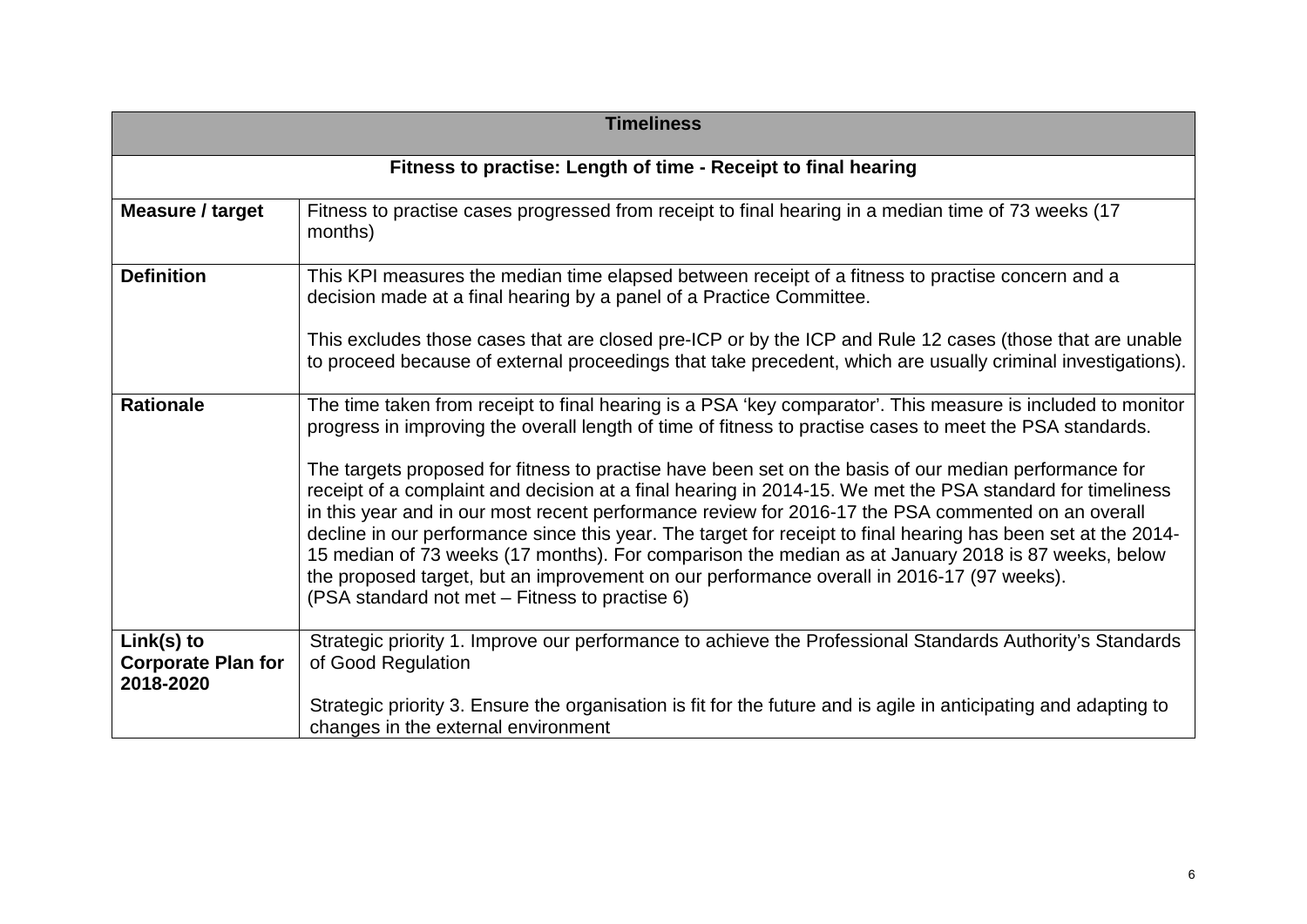| <b>Timeliness</b>                                      |                                                                                                                                                                                                                                                                                                                                                                                       |  |  |
|--------------------------------------------------------|---------------------------------------------------------------------------------------------------------------------------------------------------------------------------------------------------------------------------------------------------------------------------------------------------------------------------------------------------------------------------------------|--|--|
|                                                        | Fitness to practise: Length of time - Receipt to interim order                                                                                                                                                                                                                                                                                                                        |  |  |
| Measure / target                                       | Interim order cases progressed from receipt to decision in a median time of 16 weeks                                                                                                                                                                                                                                                                                                  |  |  |
| <b>Definition</b>                                      | This KPI measures the median time elapsed between the receipt of a fitness to practise concern and a<br>decision made by a panel of a Practice Committee about an application for an interim order. This includes<br>cases where the interim order was both granted and refused.                                                                                                      |  |  |
| <b>Rationale</b>                                       | The time taken from receipt to an interim order decision is a PSA 'key comparator'. Whilst no concerns<br>were raised about timeliness in this area in our PSA performance review 2016-17, it is included as a KPI to<br>ensure the Council has visibility of (changes in) our performance.                                                                                           |  |  |
|                                                        | The length of time from receipt is an appropriate indicator to monitor for relative changes in performance.<br>However, it should be noted that the need for an interim order may not always be apparent at receipt of a<br>fitness to practise concern and ongoing risk assessment throughout case investigation may subsequently<br>mean that an interim order application is made. |  |  |
|                                                        | The target has been set based on our current performance which is a median of 16 weeks. This compares<br>to a median of 18.9 weeks overall for 2016-17 and 20.4 weeks in 2014-15.                                                                                                                                                                                                     |  |  |
| $Link(s)$ to<br><b>Corporate Plan for</b><br>2018-2020 | Strategic priority 1. Improve our performance to achieve the Professional Standards Authority's Standards<br>of Good Regulation                                                                                                                                                                                                                                                       |  |  |
|                                                        | Strategic priority 3. Ensure the organisation is fit for the future and is agile in anticipating and adapting to<br>changes in the external environment                                                                                                                                                                                                                               |  |  |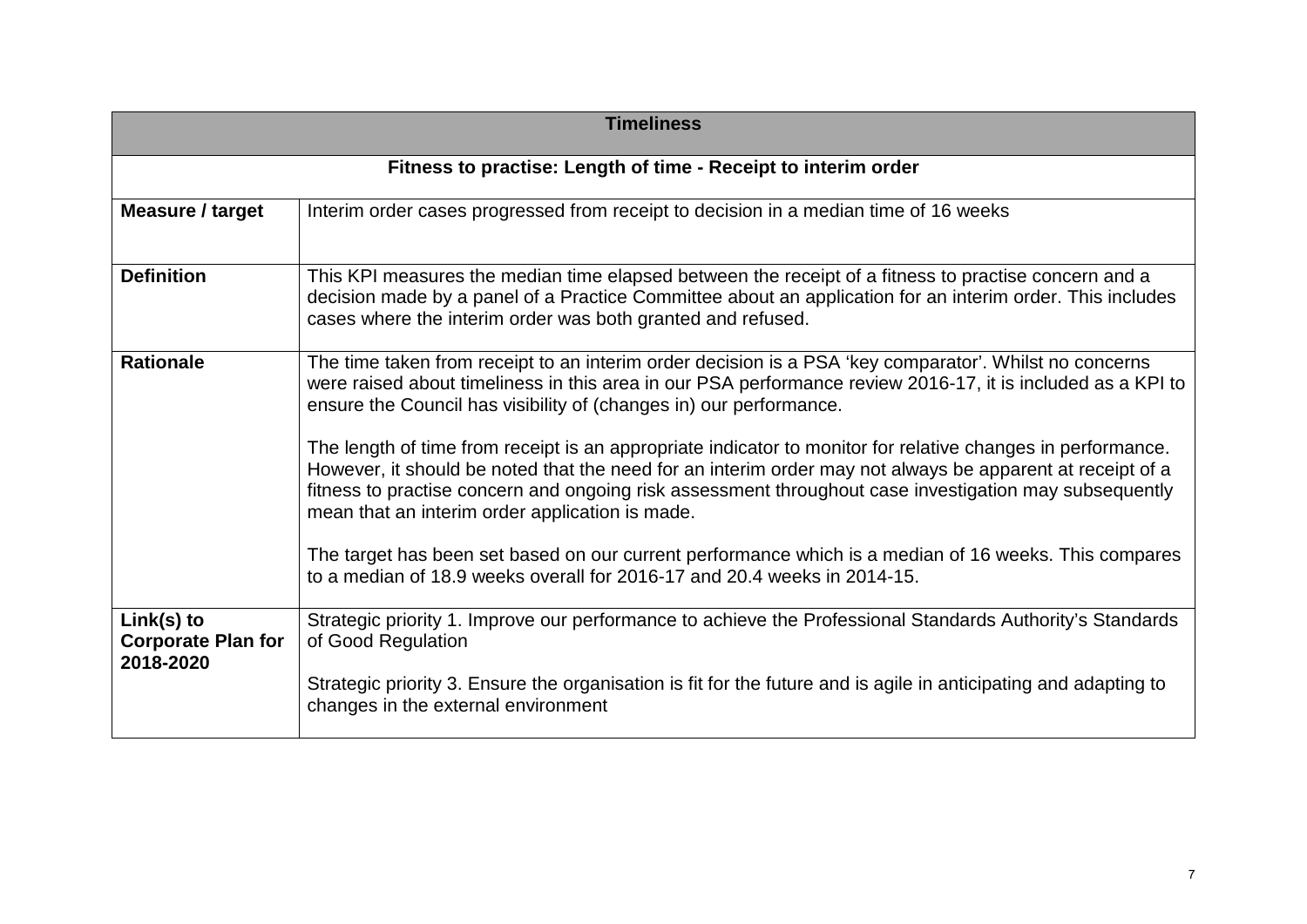| <b>Timeliness</b>                                      |                                                                                                                                                                                                                                                                                                                                                                                                                                                                                                                                                                                                                                                                                                                                                                                                                                    |  |  |
|--------------------------------------------------------|------------------------------------------------------------------------------------------------------------------------------------------------------------------------------------------------------------------------------------------------------------------------------------------------------------------------------------------------------------------------------------------------------------------------------------------------------------------------------------------------------------------------------------------------------------------------------------------------------------------------------------------------------------------------------------------------------------------------------------------------------------------------------------------------------------------------------------|--|--|
|                                                        | <b>Registration: Processing time for UK applications</b>                                                                                                                                                                                                                                                                                                                                                                                                                                                                                                                                                                                                                                                                                                                                                                           |  |  |
| Measure / target                                       | UK applications processed in a median time of 10 working days<br>Seasonal target: 15 working days (September report only)                                                                                                                                                                                                                                                                                                                                                                                                                                                                                                                                                                                                                                                                                                          |  |  |
| <b>Definition</b>                                      | This KPI measures the time elapsed between receipt of an application for initial registration from an<br>applicant who holds a UK approved qualification, and a decision about that application. This includes<br>decisions to register the applicant or to return the application incomplete but excludes those applications<br>that are awaiting receipt of a valid pass list from an education provider. Applications for readmission to the<br>Register are also not included in this measure.                                                                                                                                                                                                                                                                                                                                 |  |  |
| <b>Rationale</b>                                       | The median time for UK applications is a PSA 'key comparator'. This measure is included to monitor our<br>timeliness in managing application volumes on a consistent basis.<br>UK applications is the highest volume registration process. The highest volume of UK applications is<br>received in the summer period when most students complete approved programmes. Volumes have to be<br>managed alongside the cyclical renewal process and other registration processes. The service standard<br>for this process is currently 10 working days which is mirrored in the target. A seasonal target of 15<br>working days is proposed for the summer period where the highest volumes of new UK applications are<br>received, as an undifferentiated target would not take account of the large seasonal fluctuation in volumes. |  |  |
| $Link(s)$ to<br><b>Corporate Plan for</b><br>2018-2020 | Strategic priority 1. Improve our performance to achieve the Professional Standards Authority's Standards<br>of Good Regulation<br>Strategic priority 3. Ensure the organisation is fit for the future and is agile in anticipating and adapting to<br>changes in the external environment                                                                                                                                                                                                                                                                                                                                                                                                                                                                                                                                         |  |  |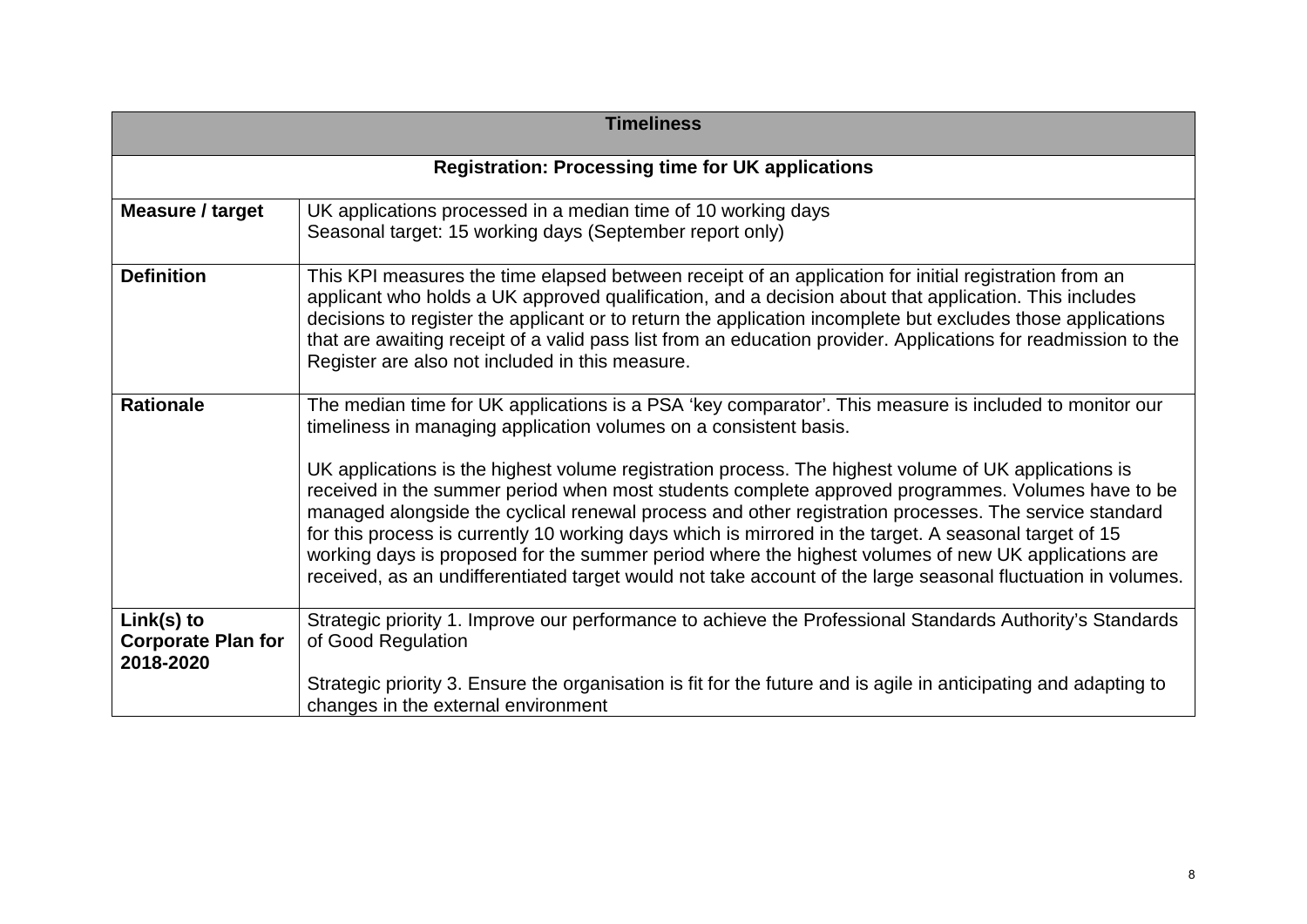| <b>Timeliness</b>                                                    |                                                                                                                                                                                                                                                                                                                                                                                                                                                                                                                                                                           |  |  |
|----------------------------------------------------------------------|---------------------------------------------------------------------------------------------------------------------------------------------------------------------------------------------------------------------------------------------------------------------------------------------------------------------------------------------------------------------------------------------------------------------------------------------------------------------------------------------------------------------------------------------------------------------------|--|--|
| <b>Registration: Processing times for International applications</b> |                                                                                                                                                                                                                                                                                                                                                                                                                                                                                                                                                                           |  |  |
| <b>Measure / targets</b>                                             | European Mutual Recognition (EMR) applications processed in a median time of 60 working days                                                                                                                                                                                                                                                                                                                                                                                                                                                                              |  |  |
|                                                                      | Non-European Mutual Recognition (EMR) applications processed in a median time of 60 working days                                                                                                                                                                                                                                                                                                                                                                                                                                                                          |  |  |
| <b>Definition</b>                                                    | There are two KPIs for the two international application types - applicants who are exercising European<br>Mutual Recognition (EMR) rights (under Directive 2005/36/EC) and those who are not.                                                                                                                                                                                                                                                                                                                                                                            |  |  |
|                                                                      | These KPIs measure the time elapsed between receipt of a completed international application for<br>registration and a decision about that application. These decisions include decisions to: accept the<br>application; decline the application; and (for the EMR route) to require a compensation measure (e.g.<br>requiring the applicant to complete a period of adaptation or aptitude test). The length of time is inclusive<br>of verification checks (e.g. seeking confirmation from educational institutions). Applications returned<br>incomplete are excluded. |  |  |
| <b>Rationale</b>                                                     | The processing time for EMR and non-EMR applications are PSA 'key comparators'. This measure is<br>included to monitor our timeliness in managing application volumes on a consistent basis.<br>There are two different types of international application. The different requirements for applicants from the                                                                                                                                                                                                                                                            |  |  |
|                                                                      | European Economic Area (EEA) exercising mutual recognition rights and those from outside of the EEA<br>make it more meaningful to set two KPIs in this area, albeit that the proposed targets are the same.                                                                                                                                                                                                                                                                                                                                                               |  |  |
|                                                                      | The proposed targets reflect current service standards.                                                                                                                                                                                                                                                                                                                                                                                                                                                                                                                   |  |  |
| $Link(s)$ to<br><b>Corporate Plan for</b><br>2018-2020               | Strategic priority 1. Improve our performance to achieve the Professional Standards Authority's Standards<br>of Good Regulation                                                                                                                                                                                                                                                                                                                                                                                                                                           |  |  |
|                                                                      | Strategic priority 3. Ensure the organisation is fit for the future and is agile in anticipating and adapting to<br>changes in the external environment                                                                                                                                                                                                                                                                                                                                                                                                                   |  |  |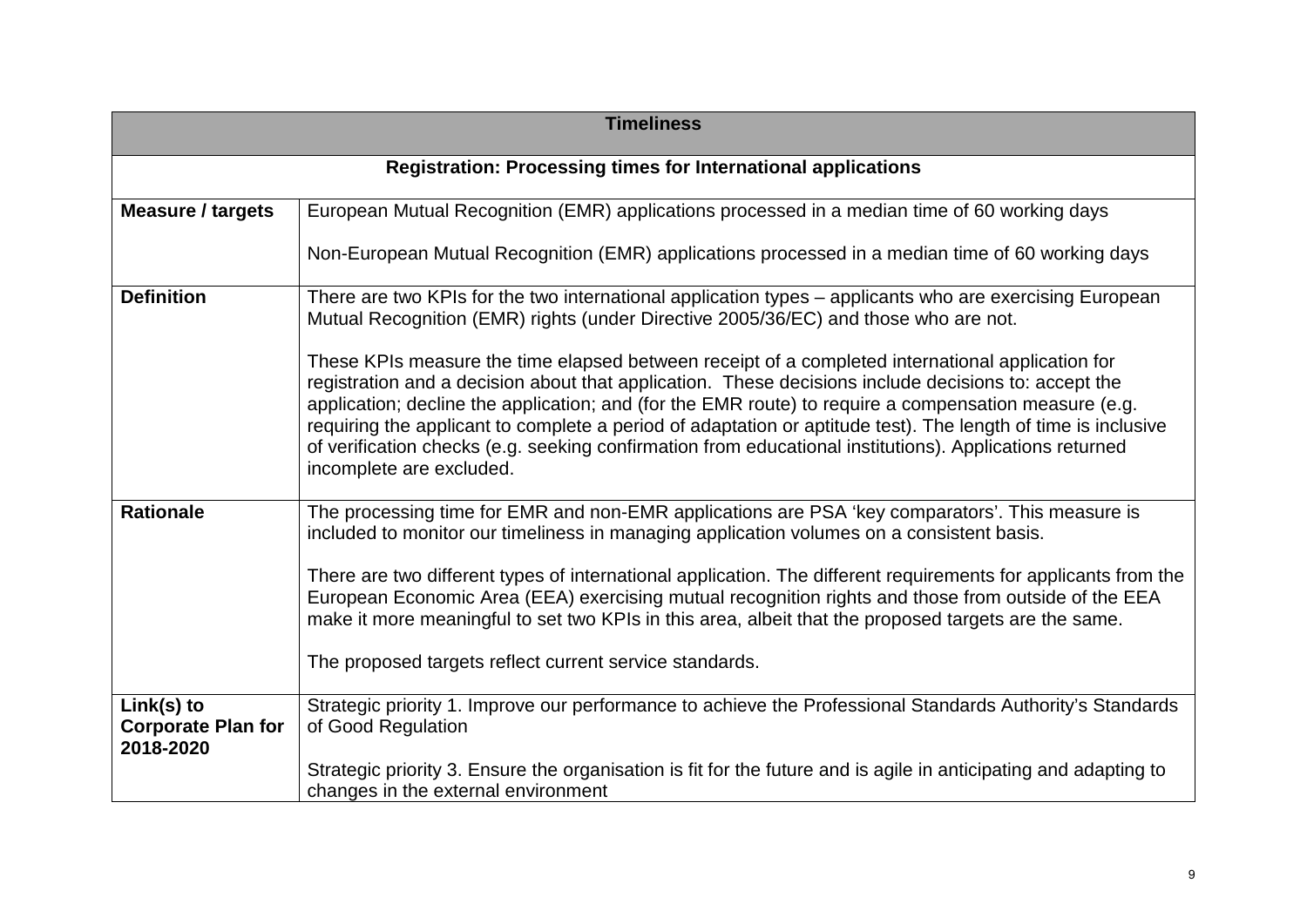| <b>Timeliness</b>                                    |                                                                                                                                                                                                                                                                                                                                                                                                                                                                                                                                                                                                                                                                                                                                                                                                                                                                                                                                                                                                                                                     |  |  |
|------------------------------------------------------|-----------------------------------------------------------------------------------------------------------------------------------------------------------------------------------------------------------------------------------------------------------------------------------------------------------------------------------------------------------------------------------------------------------------------------------------------------------------------------------------------------------------------------------------------------------------------------------------------------------------------------------------------------------------------------------------------------------------------------------------------------------------------------------------------------------------------------------------------------------------------------------------------------------------------------------------------------------------------------------------------------------------------------------------------------|--|--|
|                                                      | <b>Education: Timeliness of approvals process</b>                                                                                                                                                                                                                                                                                                                                                                                                                                                                                                                                                                                                                                                                                                                                                                                                                                                                                                                                                                                                   |  |  |
| Measure / target                                     | Approval cases completed in a median time of 9 months                                                                                                                                                                                                                                                                                                                                                                                                                                                                                                                                                                                                                                                                                                                                                                                                                                                                                                                                                                                               |  |  |
| <b>Definition</b>                                    | This KPI measures the time for completion of new programme approval cases. It measures the time from<br>submission of a completed visit request form (VRF) and the education provider being informed of the<br>decision to approve or not approve a programme. It is expressed as a rolling median year to date.                                                                                                                                                                                                                                                                                                                                                                                                                                                                                                                                                                                                                                                                                                                                    |  |  |
| <b>Rationale</b>                                     | Education is a core regulatory function. This measure is included to monitor maintenance of our<br>performance in this area.<br>9 months end-to-end is the typical time period communicated to education providers asking about approval<br>timescales. Education providers have to give at least 6 months' notice of a request for a visit. However,<br>some cases may take longer to approve because of a number of factors outside of our control including,<br>for example, receipt of VRFs well in advance of the six-month deadline; and requests from education<br>providers for further time to meet conditions. In 2017-18, the median figure for the financial year to date is<br>9 months. It would be possible to monitor other education processes in a way which would provide a more<br>accurate / complete picture of our performance (e.g. timeliness in providing visit reports or timeliness of<br>major change and annual monitoring) but approvals are considered to be the more significant part of the<br>Department's work. |  |  |
| Link(s) to<br><b>Corporate Plan for</b><br>2018-2020 | Strategic priority 1. Improve our performance to achieve the Professional Standards Authority's Standards<br>of Good Regulation                                                                                                                                                                                                                                                                                                                                                                                                                                                                                                                                                                                                                                                                                                                                                                                                                                                                                                                     |  |  |
|                                                      | Strategic priority 3. Ensure the organisation is fit for the future and is agile in anticipating and adapting to<br>changes in the external environment                                                                                                                                                                                                                                                                                                                                                                                                                                                                                                                                                                                                                                                                                                                                                                                                                                                                                             |  |  |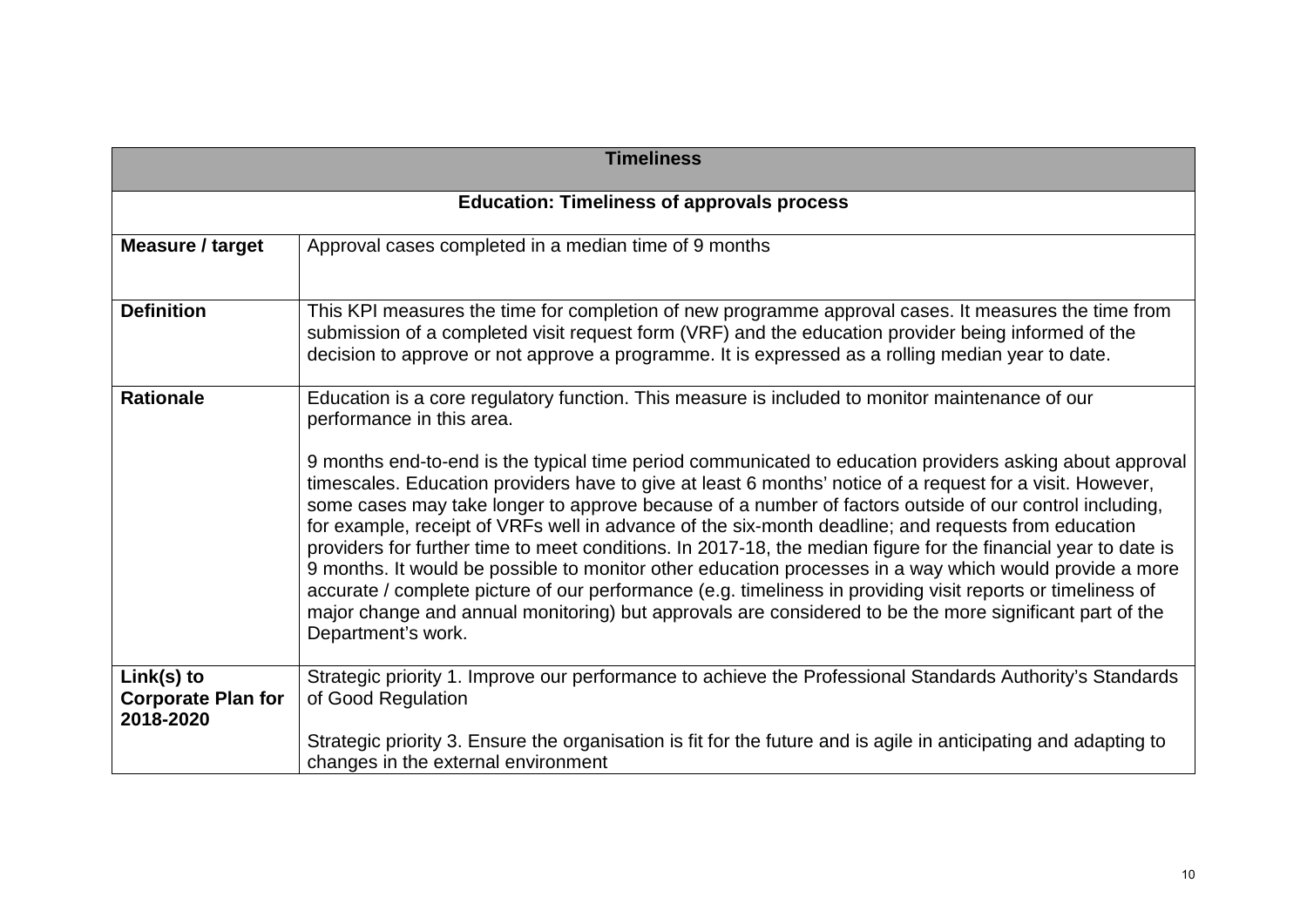| <b>Finance and resources</b>                           |                                                                                                                                                                                                                                                                                                                                                                                                                                                                                                                                                                                                                                                                                                                                                                                                                                                                                                                        |  |  |  |  |  |
|--------------------------------------------------------|------------------------------------------------------------------------------------------------------------------------------------------------------------------------------------------------------------------------------------------------------------------------------------------------------------------------------------------------------------------------------------------------------------------------------------------------------------------------------------------------------------------------------------------------------------------------------------------------------------------------------------------------------------------------------------------------------------------------------------------------------------------------------------------------------------------------------------------------------------------------------------------------------------------------|--|--|--|--|--|
|                                                        | <b>Finance: Performance against budget</b>                                                                                                                                                                                                                                                                                                                                                                                                                                                                                                                                                                                                                                                                                                                                                                                                                                                                             |  |  |  |  |  |
| Measure / target                                       | Performance against budgeted operating and capital expenditure<br>Target range: 97.5% to 102.5% of budget                                                                                                                                                                                                                                                                                                                                                                                                                                                                                                                                                                                                                                                                                                                                                                                                              |  |  |  |  |  |
| <b>Definition</b>                                      | This KPI measures performance against aggregated budgeted expenditure. This includes both operating<br>and capital expenditure including depreciation but excludes property revaluation credits / charges.                                                                                                                                                                                                                                                                                                                                                                                                                                                                                                                                                                                                                                                                                                             |  |  |  |  |  |
| <b>Rationale</b>                                       | This measure is included because control of costs is a core duty of a public body and a key driver of<br>financial sustainability. Ensuring our continued financial sustainability is included in the Corporate Plan<br>2018-20.<br>The proposed measure includes depreciation because this should be accurately forecasted. It excludes<br>property revaluation credits / charges because these are outside our control and occur annually for the<br>purpose of the statutory accounts.<br>The target range for the aggregate measure proposed is considered appropriate in light of the following.<br>Capital expenditure is relatively harder to predict because it is non-recurrent.<br>$\bullet$<br>Operating expenditure is relatively predictable – payroll is relatively fixed and predictable and,<br>$\bullet$<br>where core regulatory functions are demand-led, forecasting models are considered robust. |  |  |  |  |  |
| $Link(s)$ to<br><b>Corporate Plan for</b><br>2018-2020 | Strategic priority 3. The organisation is fit for the future and is agile in anticipating and adapting to changes<br>in the external environment                                                                                                                                                                                                                                                                                                                                                                                                                                                                                                                                                                                                                                                                                                                                                                       |  |  |  |  |  |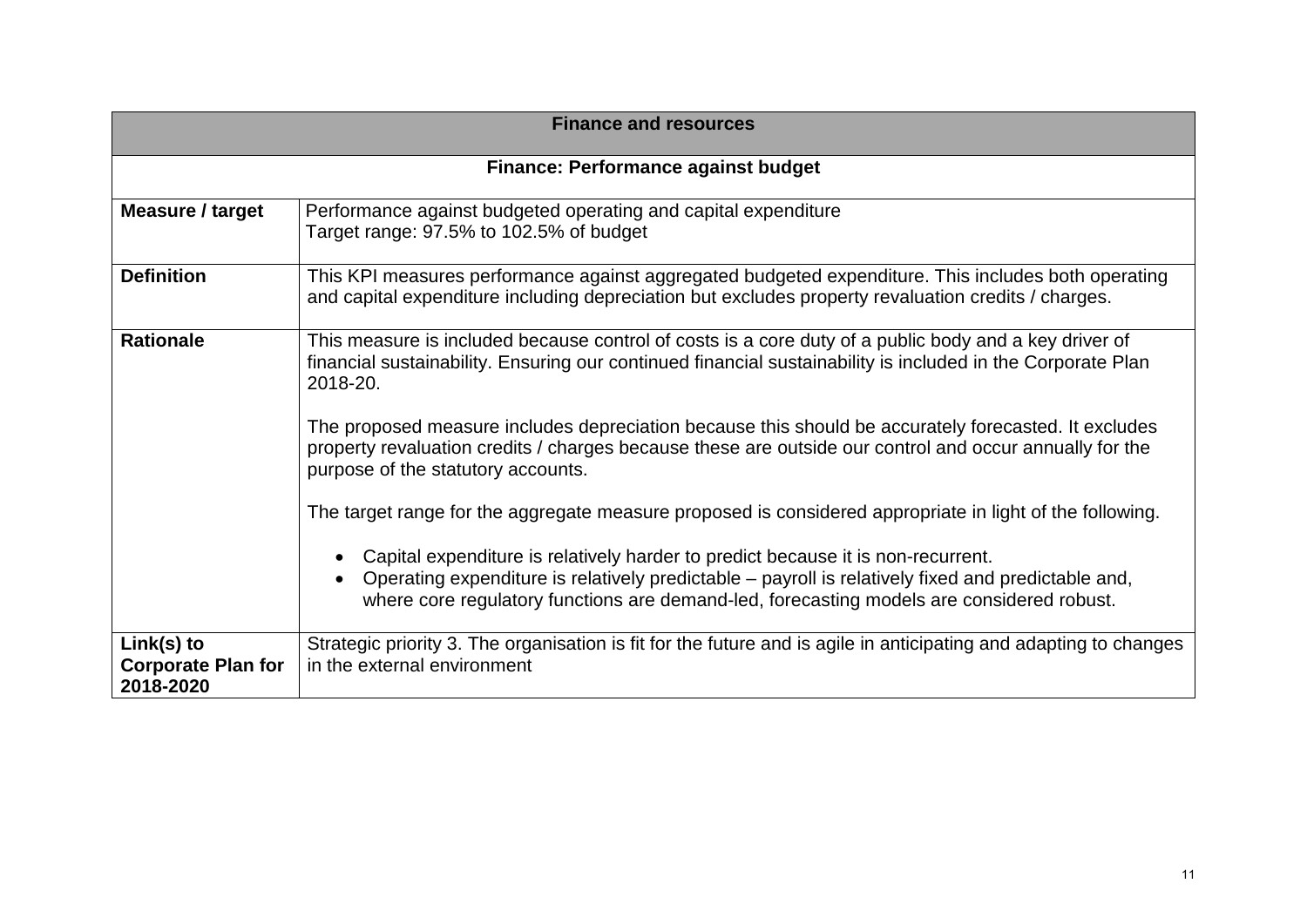| <b>Finance and resources</b>                       |                                                                                                                                                                                                                                                                                                                                                                                                                                                                                                                                                                                                                        |  |  |
|----------------------------------------------------|------------------------------------------------------------------------------------------------------------------------------------------------------------------------------------------------------------------------------------------------------------------------------------------------------------------------------------------------------------------------------------------------------------------------------------------------------------------------------------------------------------------------------------------------------------------------------------------------------------------------|--|--|
| Human Resources: Voluntary turnover                |                                                                                                                                                                                                                                                                                                                                                                                                                                                                                                                                                                                                                        |  |  |
| Measure / target                                   | Voluntary turnover in bands C and below                                                                                                                                                                                                                                                                                                                                                                                                                                                                                                                                                                                |  |  |
| <b>Definition</b>                                  | This KPI measures voluntary turnover in bands C, D and E. Higher bands are excluded. Voluntary turnover<br>includes voluntary resignations but excludes compulsory leavers (for example, non-renewal of a contract).<br>It is expressed as a rolling % year to date based on the number of voluntary leavers in these bands divided<br>by the total employee population in these bands.                                                                                                                                                                                                                                |  |  |
| <b>Rationale</b>                                   | This measure is included because people are central to our work. The Corporate Plan 2018-20 says that<br>we want to ensure our people are valued and supported to achieve high performance.<br>The measure is proposed in light of Council feedback that aggregate voluntary turnover may not be an<br>appropriate KPI given our size and because it may hide higher levels of turnover at lower bandings. No<br>target is proposed – the specific measure means that comparison against the national average would not<br>be a like-for-like comparison. Instead, relative changes in performance would be monitored. |  |  |
| $Link(s)$ to<br><b>Corporate Plan</b><br>2018-2020 | Strategic priority 3. The organisation is fit for the future and is agile in anticipating and adapting to changes<br>in the external environment                                                                                                                                                                                                                                                                                                                                                                                                                                                                       |  |  |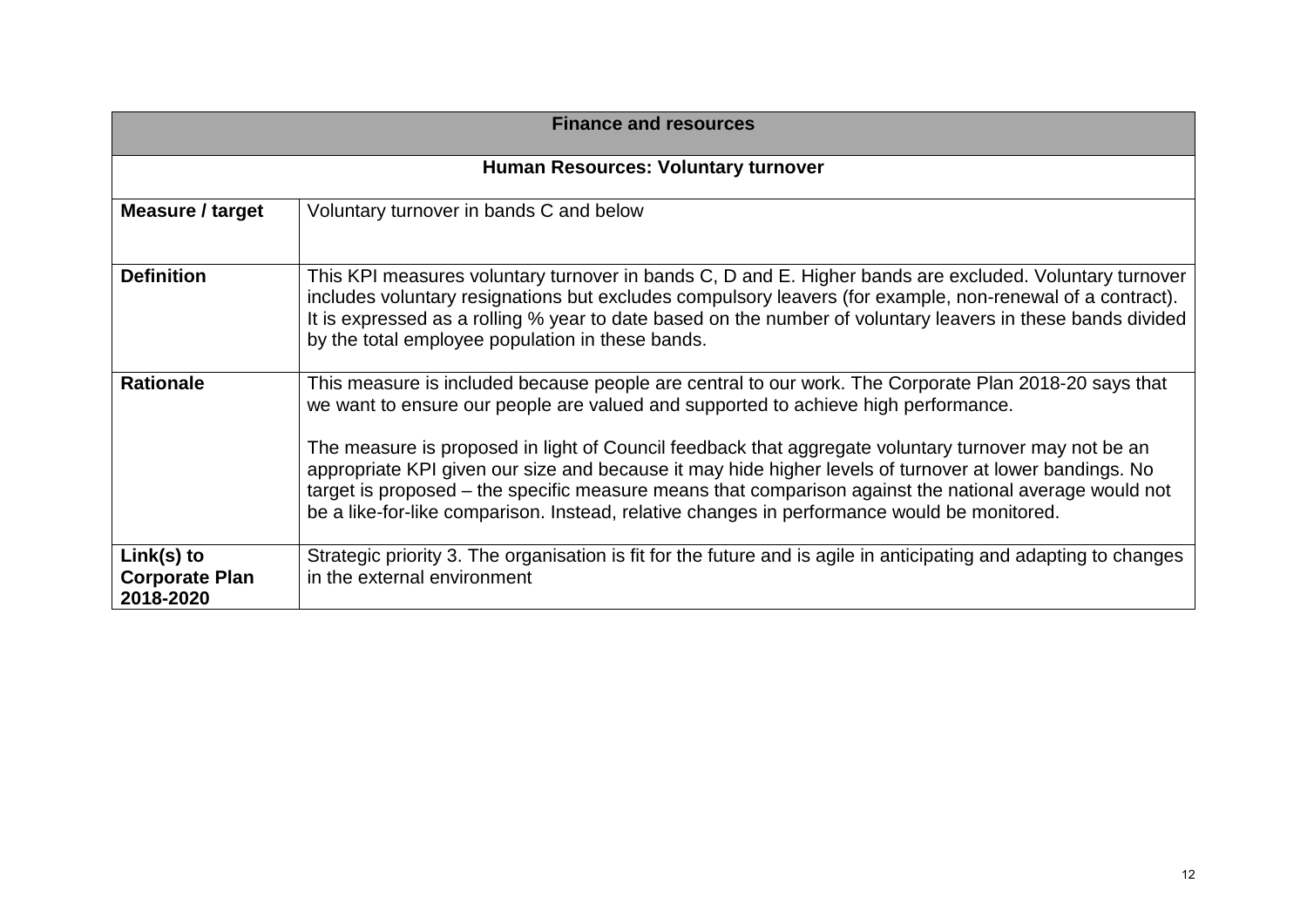| Quality                                            |                                                                                                                                                                                                                                                                                                                                                                                                                                                            |  |  |  |
|----------------------------------------------------|------------------------------------------------------------------------------------------------------------------------------------------------------------------------------------------------------------------------------------------------------------------------------------------------------------------------------------------------------------------------------------------------------------------------------------------------------------|--|--|--|
|                                                    | Fitness to practise: Appeals against fitness to practise decisions                                                                                                                                                                                                                                                                                                                                                                                         |  |  |  |
| Measure / target                                   | Number of court appeals received against fitness to practise decisions                                                                                                                                                                                                                                                                                                                                                                                     |  |  |  |
| <b>Definition</b>                                  | This KPI measures the number of appeals made against fitness to practise decisions. This includes both<br>appeals to the relevant court by registrants against the decisions of final hearing panels and by the PSA<br>under its Section 29 powers.                                                                                                                                                                                                        |  |  |  |
| <b>Rationale</b>                                   | This measure is included as a proxy measure of quality in the fitness to practise process. The PSA collects<br>data from us each quarter about the number and outcomes of registrant appeals. The number and<br>outcomes of PSA appeals using its Section 29 powers is a PSA 'key comparator'.                                                                                                                                                             |  |  |  |
|                                                    | This measure is suggested rather than outcomes as there are a variety of outcomes including consent<br>orders which are not always a reflection of quality. Further, more detailed information about such cases is<br>already included in the performance data set and, where appropriate, in performance commentary. This is<br>not a measure for which a target is appropriate, but is included to provide visibility of changes in volumes /<br>trends. |  |  |  |
| $Link(s)$ to<br><b>Corporate Plan</b><br>2018-2020 | Strategic priority 1. Improve our performance to achieve the Professional Standards Authority's Standards<br>of Good Regulation                                                                                                                                                                                                                                                                                                                            |  |  |  |
|                                                    | Strategic priority 3. Ensure the organisation is fit for the future and is agile in anticipating and adapting to<br>changes in the external environment                                                                                                                                                                                                                                                                                                    |  |  |  |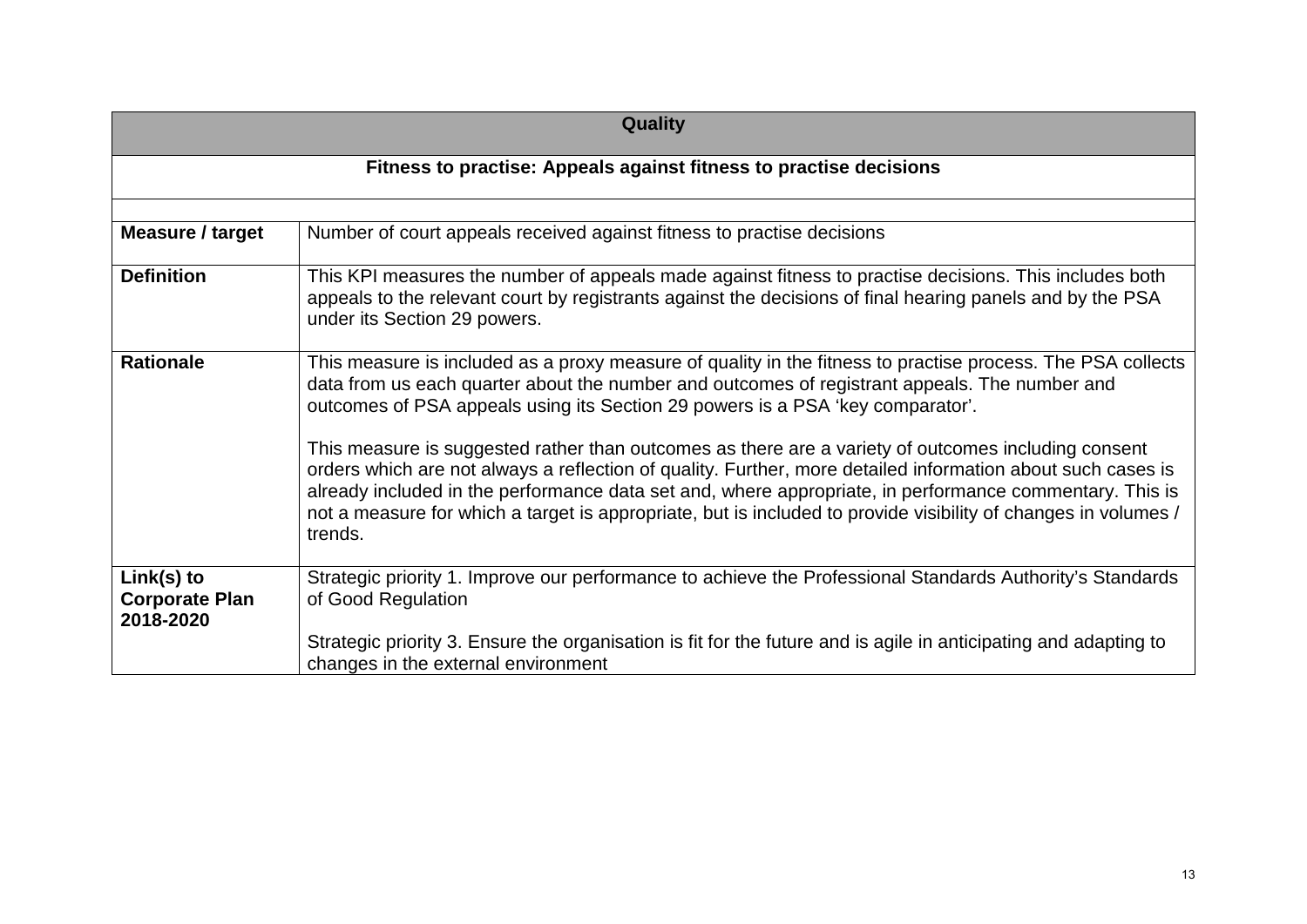| Quality                                            |                                                                                                                                                                                                                                                                                                                                                                                                                                                   |  |  |
|----------------------------------------------------|---------------------------------------------------------------------------------------------------------------------------------------------------------------------------------------------------------------------------------------------------------------------------------------------------------------------------------------------------------------------------------------------------------------------------------------------------|--|--|
|                                                    | <b>Registration: Registration appeals</b>                                                                                                                                                                                                                                                                                                                                                                                                         |  |  |
|                                                    |                                                                                                                                                                                                                                                                                                                                                                                                                                                   |  |  |
| Measure / target                                   | Number of upheld appeals against registration decisions                                                                                                                                                                                                                                                                                                                                                                                           |  |  |
| <b>Definition</b>                                  | This KPI measures the number of upheld appeals against registration decisions. This includes all<br>appealable registration decisions and all appeal outcomes other than the appeal being dismissed.                                                                                                                                                                                                                                              |  |  |
| <b>Rationale</b>                                   | This measure is included as a proxy measure of quality in the registration processes. The number of<br>successful appeals against registration decisions where no new information has been presented is a PSA<br>'key comparator'.                                                                                                                                                                                                                |  |  |
|                                                    | It is proposed that the measure for the purposes of this KPI should be all upheld appeals against<br>registration decisions as this data is most readily available. This measure can only be an imprecise indicator<br>as an upheld appeal is not always an indicator that the original decision was incorrect. This is not a<br>measure for which a target is appropriate, but is included to provide visibility of changes in volumes / trends. |  |  |
| $Link(s)$ to<br><b>Corporate Plan</b><br>2018-2020 | Strategic priority 1. Improve our performance to achieve the Professional Standards Authority's Standards<br>for Good Regulation                                                                                                                                                                                                                                                                                                                  |  |  |
|                                                    | Strategic priority 3. Ensure the organisation is fit for the future and is agile in anticipating and adapting to<br>changes in the external environment                                                                                                                                                                                                                                                                                           |  |  |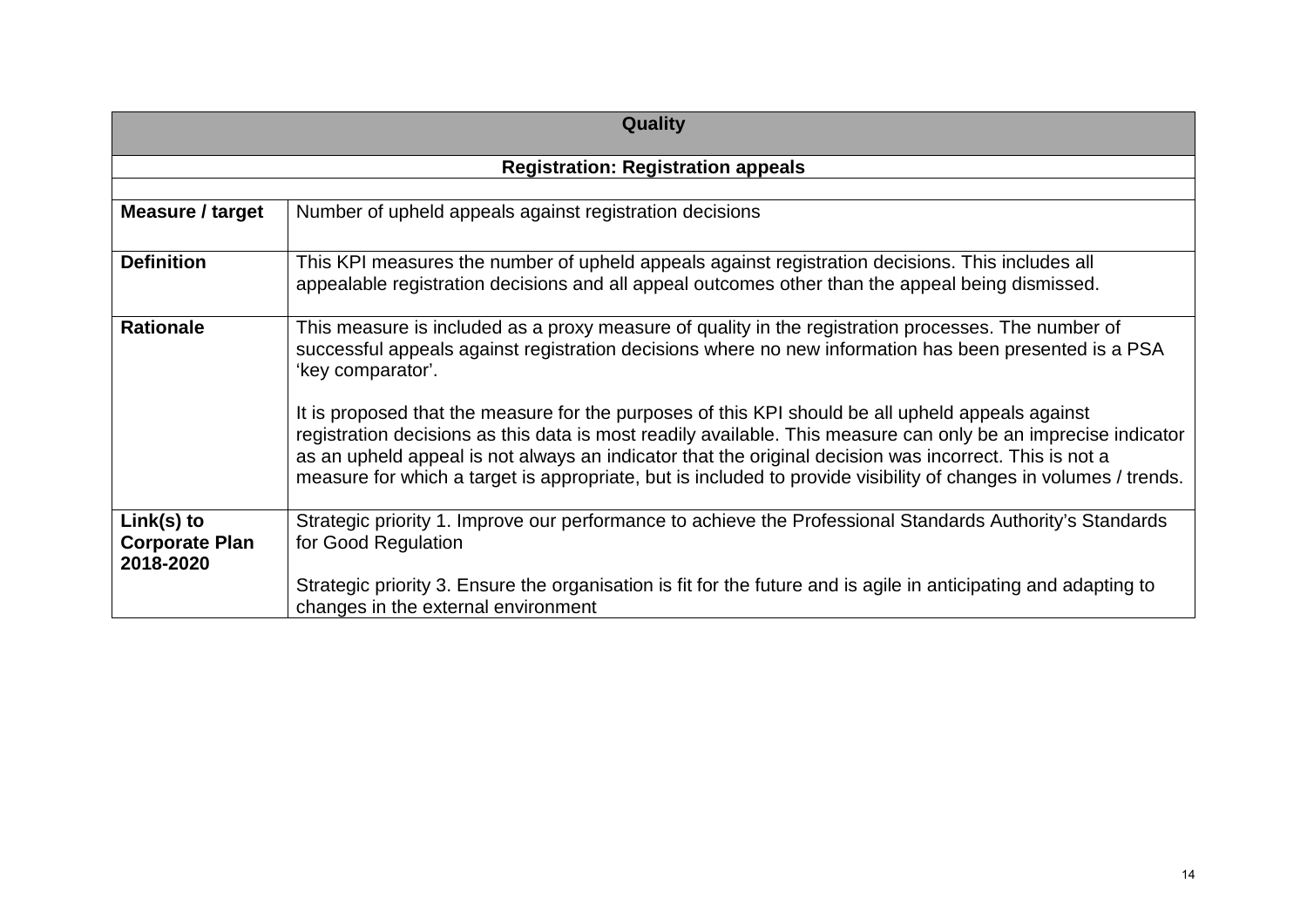| <b>Information technology</b>                    |                                                                                                                                                                                                                                                                                                                                                                                                                                                                                                                                                                                                                                                                                                                                                                                   |  |  |
|--------------------------------------------------|-----------------------------------------------------------------------------------------------------------------------------------------------------------------------------------------------------------------------------------------------------------------------------------------------------------------------------------------------------------------------------------------------------------------------------------------------------------------------------------------------------------------------------------------------------------------------------------------------------------------------------------------------------------------------------------------------------------------------------------------------------------------------------------|--|--|
|                                                  | <b>Website availability</b>                                                                                                                                                                                                                                                                                                                                                                                                                                                                                                                                                                                                                                                                                                                                                       |  |  |
|                                                  |                                                                                                                                                                                                                                                                                                                                                                                                                                                                                                                                                                                                                                                                                                                                                                                   |  |  |
| Measure / target                                 | Availability of the HCPC corporate websites<br>Target: 99.5% availability                                                                                                                                                                                                                                                                                                                                                                                                                                                                                                                                                                                                                                                                                                         |  |  |
| <b>Definition</b>                                | This KPI measures the availability to stakeholders of the corporate website. This includes both the HCPC<br>and HCPTS websites and the operation of the 'Check the Register' service'. It excludes time for planned<br>maintenance.                                                                                                                                                                                                                                                                                                                                                                                                                                                                                                                                               |  |  |
| <b>Rationale</b>                                 | The proposed measure is included because of the importance of the websites to stakeholder engagement,<br>as well as providing direct access to the Register. A failure to deliver in this area would not be identified in<br>changes in performance against other KPIs. The proposed target is based on historic performance.<br>Measures for other systems were considered but if there were significant availability issues these would<br>impact upon the delivery of another KPI. The proposed target is based on historic performance.<br>There are no suitable measures of IT efficiency or quality for reporting as a KPI that could be identified. This<br>area is monitored / assured through the delivery and governance of major projects which involve<br>technology. |  |  |
| Link(s) to<br><b>Corporate Plan</b><br>2018-2020 | Strategic priority 1. Improve our performance to achieve the Professional Standards Authority's Standards<br>of Good Regulation                                                                                                                                                                                                                                                                                                                                                                                                                                                                                                                                                                                                                                                   |  |  |
|                                                  | Strategic priority 3. Ensure the organisation is fit for the future and is agile in anticipating and adapting to<br>changes in the external environment                                                                                                                                                                                                                                                                                                                                                                                                                                                                                                                                                                                                                           |  |  |